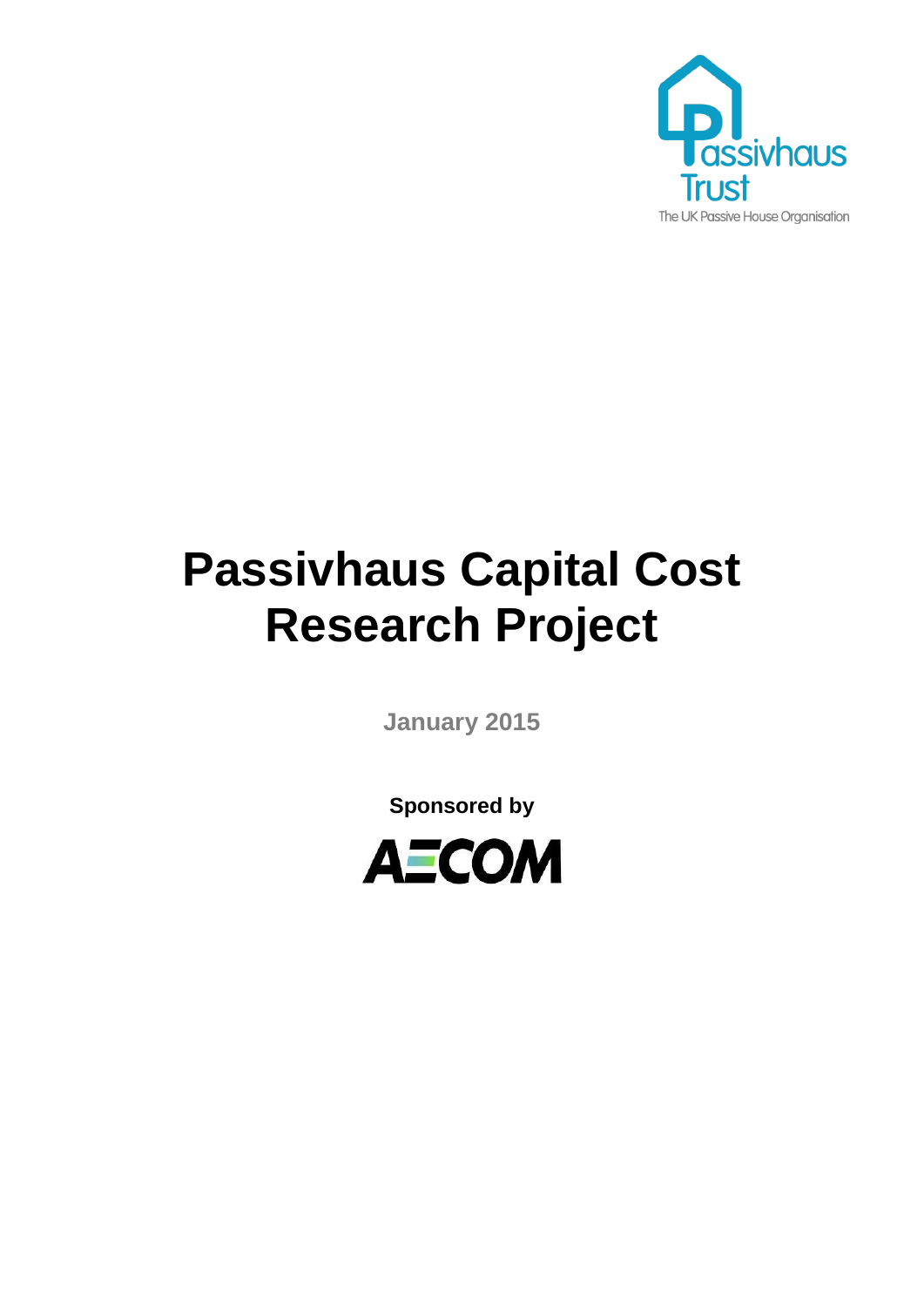

#### **Acknowledgements**

This paper was written by Jane Barnes, with input from the Passivhaus Trust 'Costs' technical working group. Members of the working group include: Roger Burton, Chris Parsons, Brian Carroll, Jon Bootland, Kym Mead and Nick Devlin

The Passivhaus Trust would like to thank our Patron Members for making this publication possible. The Patron Members are as follows:

Willmott Dixon Re-Thinking, Munster Joinery UK, Ecology Building Society, Encraft, Architype,Warm: Low EnergyBuilding Practice, Hastoe Housing Association, NPS Group, Kingspan, Saint-Gobain, Advantage Austria, Accredited Passivhaus Design, Aecom Professional Services LLP, Profine UK Ltd, Bouygues UK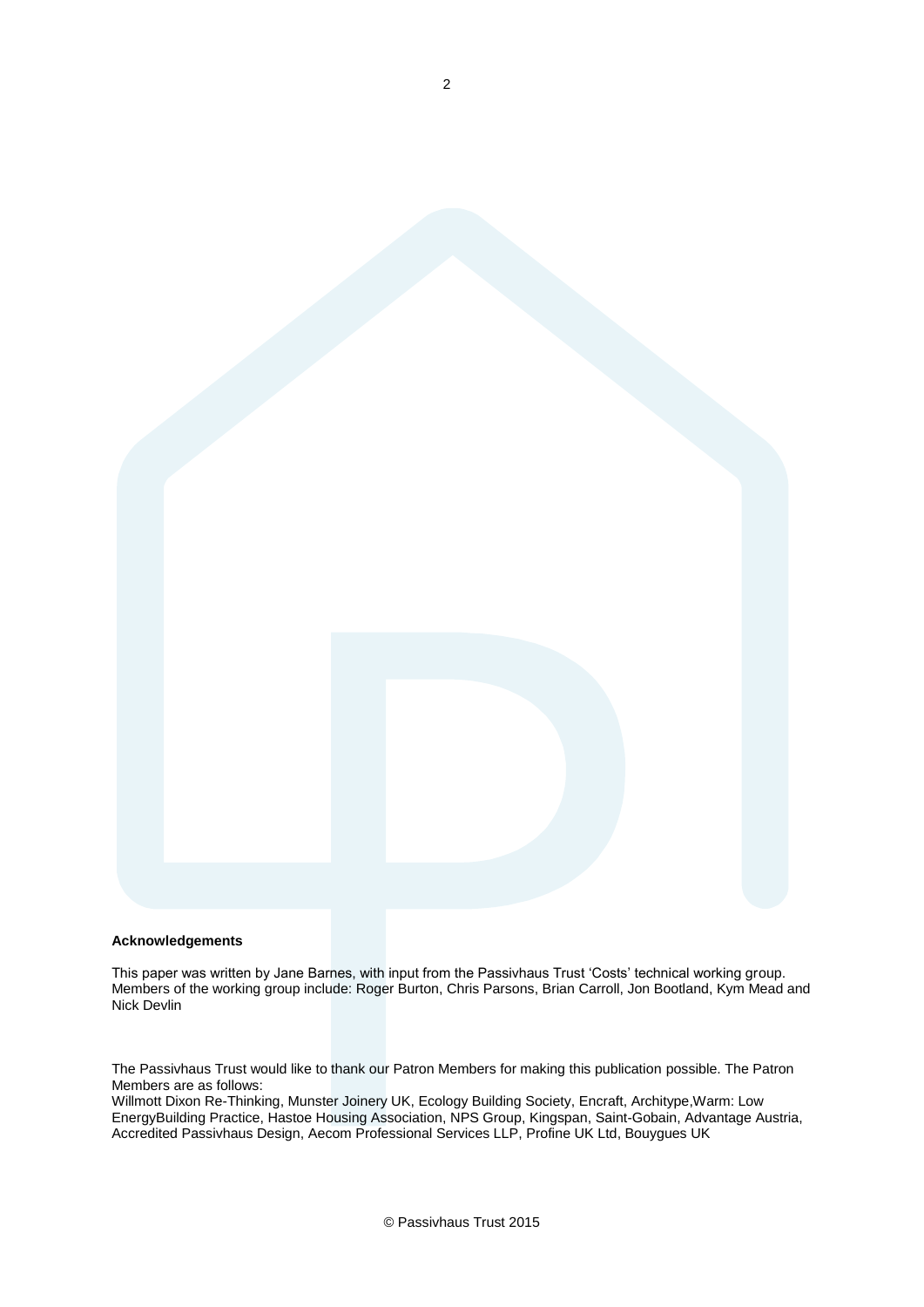# Foreword

Passivhaus is currently the leading international low energy design standard with over 37,000 buildings designed and tested to the standard worldwide<sup>1</sup>. The standard is growing in popularity in the UK with more than 250 certified Passivhaus buildings designed and constructed to the standard at the end of 2014 and over 1000 buildings underway, both residential and non-domestic.

Despite these impressive figures, it is still difficult to get a clear picture of the costs associated with Passivhaus building, particularly the extra over costs compared to standard building practices. In Germany, extra over costs are considered to be between 3 and 8%<sup>2</sup>. In the UK figures quoted for costs may be calculated differently in each case, and include different elements, meaning that it is difficult to make useful comparisons, and claims therefore range from 0% to 30% above standard building regulations.

To obtain a clearer picture of Passivhaus costs in the UK, AECOM, in conjunction with the Passivhaus Trust, has therefore undertaken a research study into the capital cost of building to certified Passivhaus standards across a number of affordable housing projects in the UK, using a standardised cost tool to compare projects on a like for like basis<sup>3</sup>. In addition to answering the 'what does it cost?' question, we also investigated the extra over costs associated with building Passivhaus certified homes compared to other UK building standards, including Code for Sustainable Homes (CFSH) Level 4.

There are some difficulties in this comparison, as Passivhaus energy and comfort performance exceeds that of CSH level 4, so the comparison is not like-for-like. Furthermore, the Passivhaus standard has been proven to address 'The Performance gap'<sup>4</sup> - the difference between design and as-built energy performance - which in recent years has caused increasing concern among the construction industry and local and central government<sup>5</sup>. In addition, the CFSH is a broader building standard, which address wider sustainability issues such as water, material and ecology as well.

There are also numerous variables that affect the study results, such as programme length, size of project and timing in relation to the recession, plus other influences such as procurement route, dwelling orientation and availability of services which will have an impact on overall building cost and specification. These factors should be considered carefully in relation to Passivhaus developments.

The results of this study show that for the project type analysed, an average capital cost of £1,800/m<sup>2</sup> - £1,850/m<sup>2</sup> of GIFA is achieved, normalised to Q4 2014. This represents a 15-20% uplift comparable to the CFSH 4 standard which is widely used across the UK. The capital cost data has been influenced by significant changes in market conditions over the time period of the study and as such the requirement to continue to monitor Passivhaus project cost data is essential.

In addition, there is a requirement to consider the inherent benefits of Passivhaus development, as there is a potential to offset the capital cost uplifts, particularly in terms of lower running costs and improved occupant comfort throughout the year, which have a significant effect on whole life cost comparisons<sup>6</sup>. The Passivhaus Trust is planning further research on both these topics during 2015.

It is widely accepted that the proposed change in UK building regulations in 2016 will raise the cost of building standard homes, whilst the cost of Passivhaus buildings should decrease with wider.

<sup>&</sup>lt;u>.</u> <sup>1</sup> Passivhaus Trust, January 2015

<sup>2</sup> iPHA, 2013

<sup>3</sup> [Passivhaus Cost Template](http://passivhaustrust.org.uk/guidance_detail.php?gId=22#.Wgmq6mi0NPZ)

<sup>4</sup> CEPHEUS results – Jürgen Schnieders & Andreas Hermelink, January 2006

<sup>5</sup> [Closing the gap between design & as-built performance](http://www.zerocarbonhub.org/sites/default/files/resources/reports/Design_vs_As_Built_Performance_Gap_End_of_Term_Report_0.pdf) – Zero Carbon Hub, July 2014

<sup>6</sup> [Whole-life costs of a](http://www.encraft.co.uk/wp-content/uploads/2014/02/Technical-Insight-February-2014-Whole-life-Costs-of-a-Passivhaus.pdf) Passivhaus – Encraft, February 2014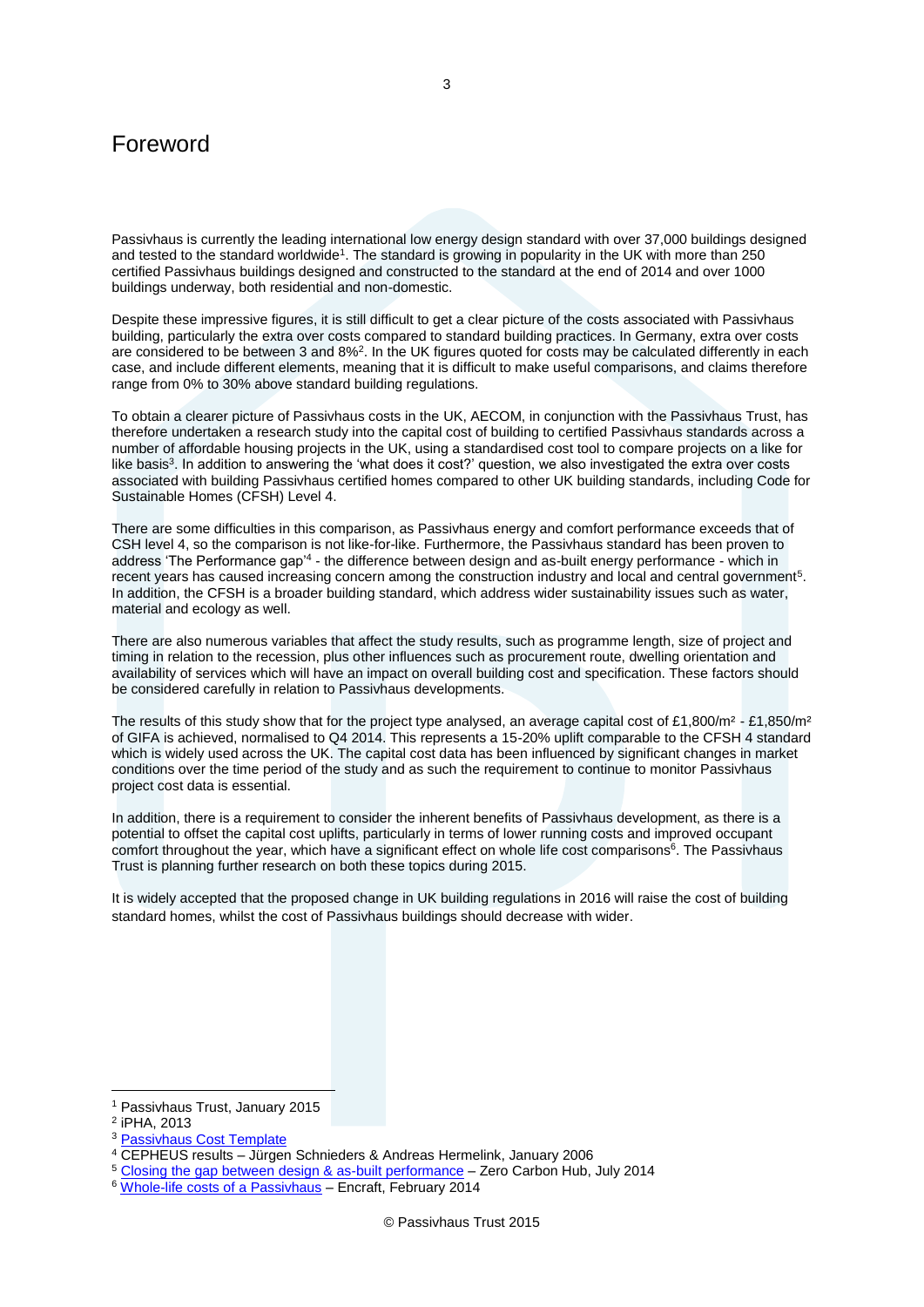# 1.0 Introduction

Across the UK construction sector, it is generally accepted that building to certified Passivhaus standards costs more than building to UK Building Regulations standards and / or up to Code for Sustainable Homes Standard Level 4. What is less certain is what those costs are and what the cost uplift is. Costs per square meter of GIFA and percentage uplifts are frequently quoted however it is often unclear what is included and excluded from these rates and from what basis these rates are generated. Adding to this, there is currently limited cost data available and that which does exist is often based on analysis of 'stand-alone' projects; the need for further research into the costs associated with building to certified Passivhaus standards in the UK is clear.

To provide some insight into this, AECOM has obtained cost data from a number of UK projects which meet certified Passivhaus standards. All of the projects sit within the affordable housing sector and are of a similar size and nature to allow benchmark comparisons to be made. The aim of this research was to answer the following key questions:

- *What are the average costs?*
- *Are there any key trends in the cost information that influence outturn costs?*
- *How do the average costs compare to other UK Building Standards?*

This paper summarises the findings of our research, based on the analysis of 11 UK projects, ranging in size from two to twenty units. The next section provides further details on the projects.

# 1.1 Key Project Information

As part of the research process, we obtained key project information; this was essential to ensure that the analysis of data considered the wider project context. The projects analysed as part of the research project are summarised below. All of the projects are all UK affordable housing developments comprising a mixture of 1, 2 and 3 bed dwellings. The majority of the projects are completed although some are tendered / currently under construction.

| Project | Nr of<br><b>Units</b> | <b>Construction</b><br><b>Method</b>                      | <b>Procurement</b><br><b>Route</b>  | <b>Base</b><br><b>Date</b> | <b>Standards</b><br><b>Achieved</b> | Cost/m2 GIFA<br>$(E)^*$ Base date /<br>Q4 2014 |
|---------|-----------------------|-----------------------------------------------------------|-------------------------------------|----------------------------|-------------------------------------|------------------------------------------------|
| A       | n                     | Timber frame                                              | Negotiated<br>design and<br>build   | 2011                       | Passivhaus<br>CFSH <sub>4</sub>     | 1,400 / 1,561                                  |
| B       | 4                     | Cavity wall brickwork                                     | Negotiated<br>design and<br>build   | 2011                       | Passivhaus<br>CFSH <sub>4</sub>     | 1,442/1,608                                    |
| C       | 14                    | Thin joint blockwork<br>and external<br>insulation/render | Single stage<br>design and<br>build | 2010                       | Passivhaus<br>CFSH <sub>4</sub>     | 1,561 / 1,728                                  |
| D       |                       | Timber frame                                              | Negotiated<br>design and<br>build   | 2012                       | Passivhaus<br>CFSH <sub>3</sub>     | 1,644 / 1,808                                  |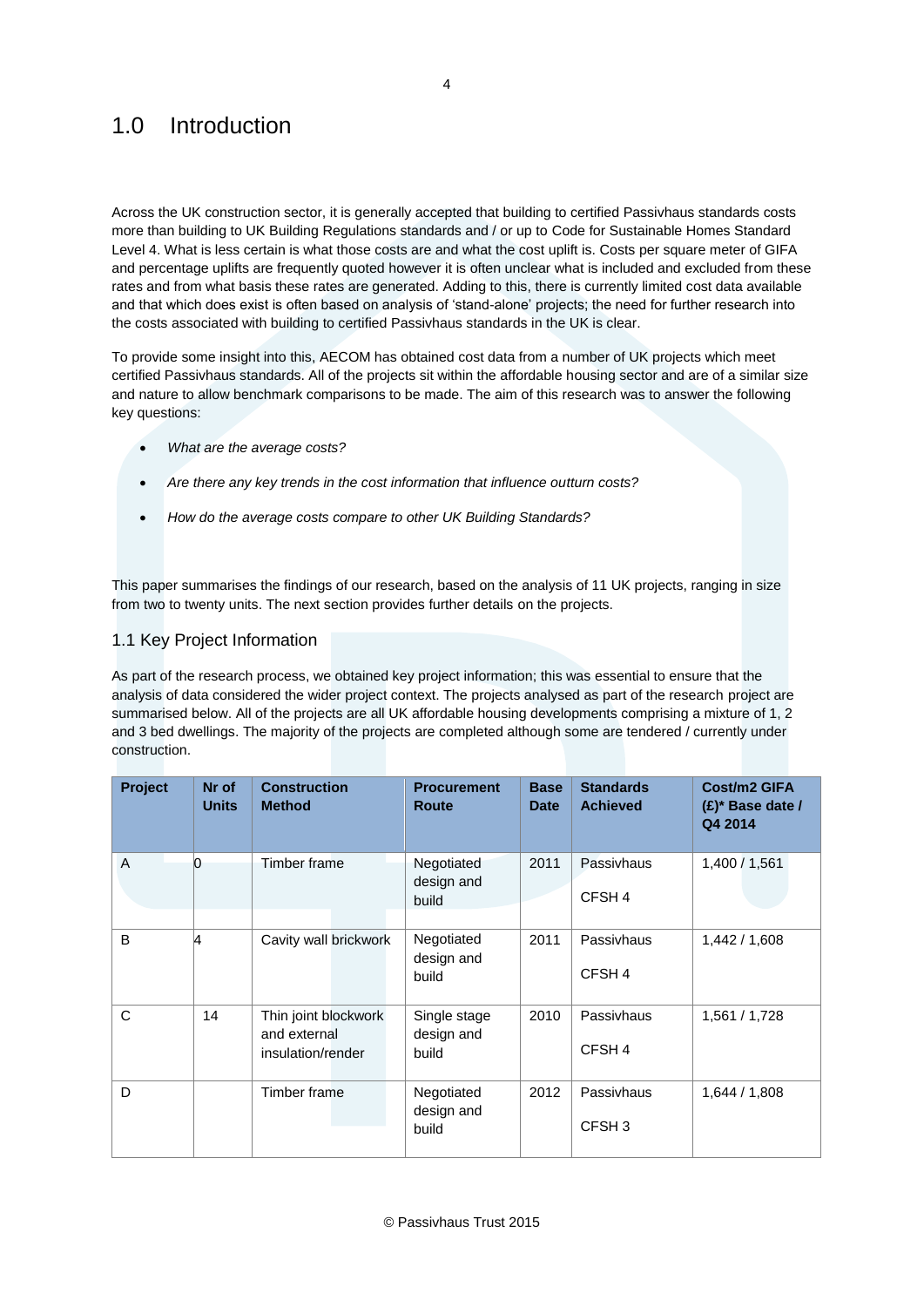| E | 14 | Thin joint blockwork<br>and external<br>insulation/render | Single stage<br>design and<br>build | 2013 | Passivhaus<br>CFSH <sub>4</sub> | 1,672/1,757   |
|---|----|-----------------------------------------------------------|-------------------------------------|------|---------------------------------|---------------|
| F | 5  | Timber frame                                              | Single stage<br>design and<br>build | 2013 | Passivhaus<br>CFSH <sub>4</sub> | 1,704 / 1,789 |
| G |    | Cavity wall brickwork                                     | Single stage<br>design and<br>build | 2013 | Passivhaus<br>CFSH <sub>4</sub> | 1,780 / 1,869 |
| H |    | <b>Timber frame</b>                                       | Single stage<br>design and<br>build | 2014 | Passivhaus<br><b>CFSH</b>       | 1,857 / 1,876 |
|   |    | Thin joint blockwork<br>and external<br>insulation/render | Single stage<br>design and<br>build | 2013 | Passivhaus<br>CFSH <sub>4</sub> | 1,978 / 2,076 |
| J |    | Thin joint blockwork<br>and external<br>insulation/render | Negotiated<br>design and<br>build   | 2014 | Passivhaus<br>CFSH <sub>3</sub> | 1,997 / 1,997 |
| K | 1  | Thin joint blockwork<br>and external<br>insulation/render | Negotiated<br>design and<br>build   | 2014 | Passivhaus<br>CFSH <sub>4</sub> | 1,983 / 1,983 |

\*Excludes site abnormals and elements of achieving CFSH levels

The cost per m² of GIFA is identified above. This has been calculated for each scheme based on its 'base date' (date at the time of tendering the scheme). An uplifted rate has also been provided based on tender price inflation to 4<sup>th</sup> Quarter 2014, using the BCIS Tender Price Indices. Again, this is to give a 'like for like' comparison between schemes.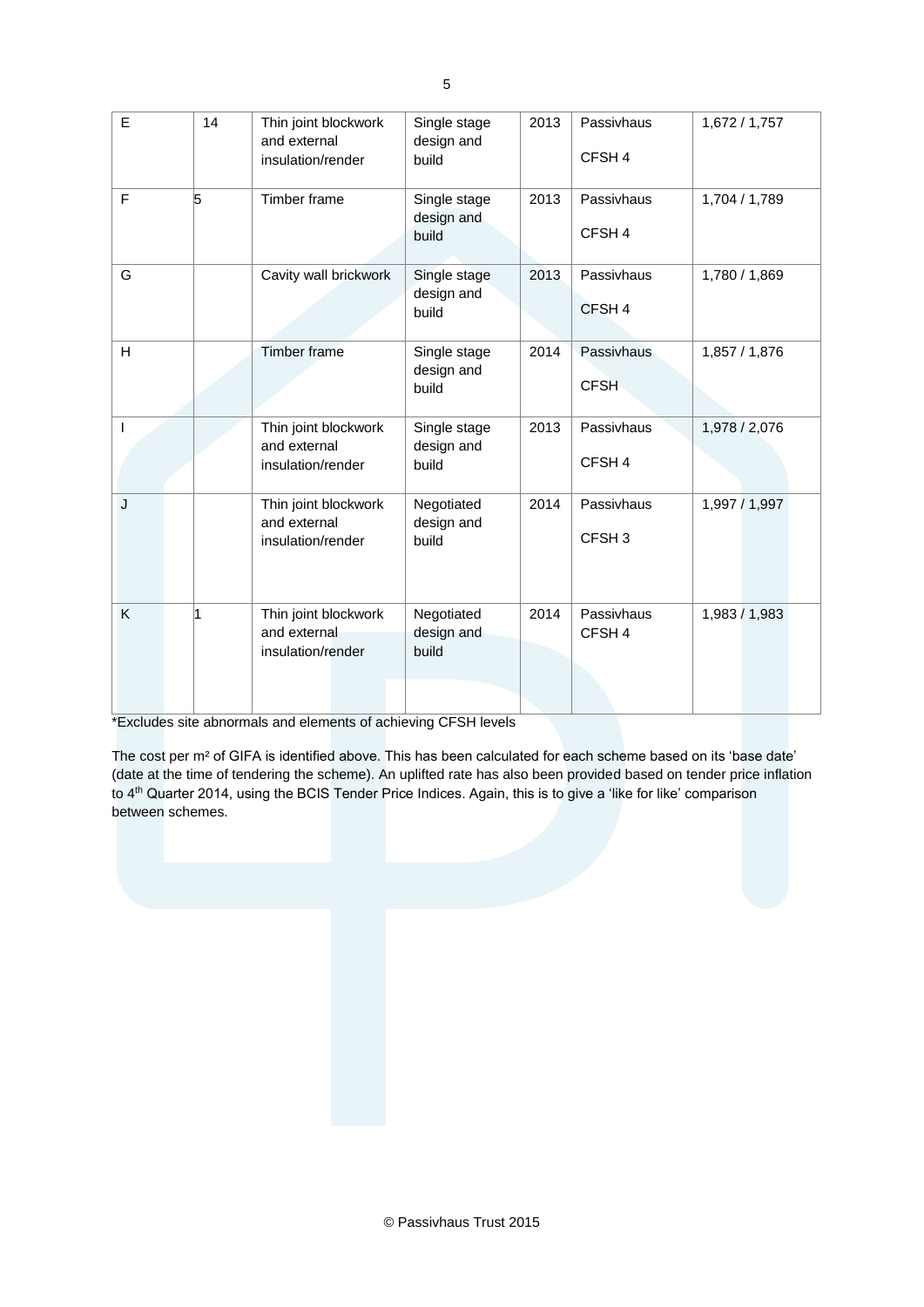# 2.0 Methodology

# 2.1 Cost Template

Cost data was obtained using a standardised template developed by AECOM to mitigate the potential for ambiguity between cost elements to occur and to ensure that all project costs were captured. The reason for this was to improve accuracy of data returned and to allow comparisons between projects to be made on a like for like basis.

The template comprised four sections as follows:

# *Section 1: Preliminary Information*

Project information was obtained to inform the context and assist with later analysis of figures provided. This included project details, construction method, air-tightness strategy and certification strategy (i.e. block by block or individual units).

## *Section 2: Cost Template*

Key construction elements were listed with costs and quantities to be allocated against each. All site abnormalities (e.g. ground remediation, archaeology etc.) and associated costs were also identified within this section, allowing these to be omitted from analysis later to give benchmark costs. Key aspects of Passivhaus construction such as external walls, MVHR system and air-testing costs were separated out.

# *Section 3: Evaluation Questions*

Respondents were asked to complete three questions, again to assist with later analysis. These focused on: (1) Any elements of the project that were difficult to price/ why, (2) Not taking account of TPI, would they complete the project again for the same price and (3) What would they do differently next time.

## *Section 4: Guidance Notes*

This section provided guidance on how to complete each of the above sections, with the aim of reducing the potential for inaccuracies to occur in the data returned.

The cost template was initially piloted on three of the projects, updated to incorporate relevant suggested amendments and issued to a further eleven participants. Out of the 14 issued, 11 were returned. To improve comparability between projects, the cost data was standardised by omitting abnormal costs from the figures provided and applying tender price inflation to historic data.

# 2.2 Limitations

There were a number of limitations associated with the data provided, as outlined below.

- All costs reported are exclusive of costs typically incurred by the client prior to tender. This includes pre contract design and survey fees and land acquisition costs.
- Although the cost template was developed to mitigate ambiguity, there is still a reliance on third parties to complete costs accurately.
- Not all elements of the cost template were completed in full by the participants. When queried, this was due to the design and build procurement route resulting in limited breakdowns of costs and quantities, particularly on the more historic projects where the contractor was no longer involved. As such, some assumptions were made in relation to cost allocations between construction elements.
- The projects analysed were at varying stages of construction with some being tendered costs only. These schemes may go on to incur extra costs as the project moves forward to construction.
- The number of projects analysed is limited as a result of responses obtained and the pool of projects available in the UK for analysis.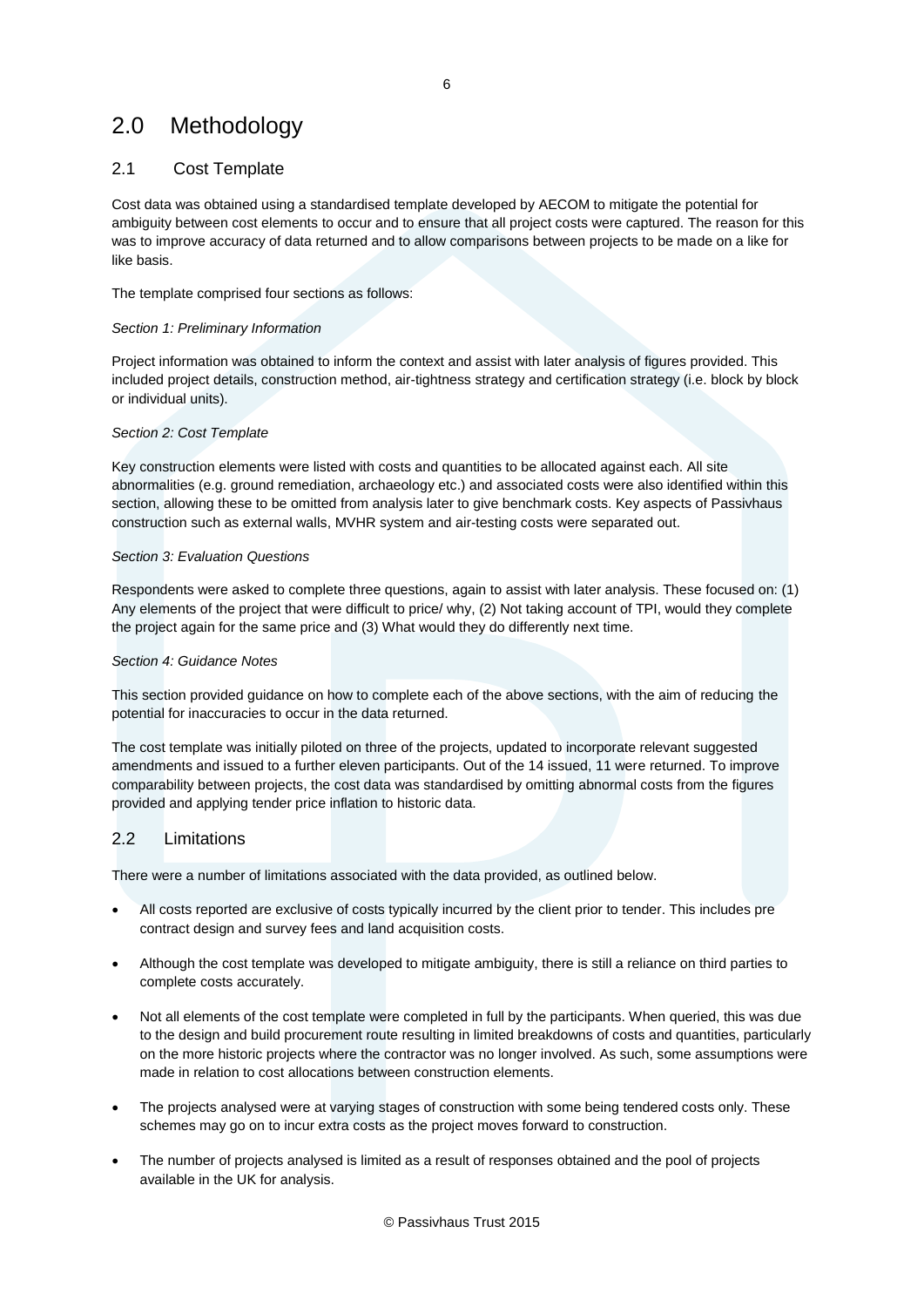# 3.0 Data & Analysis

# 3.1 Overview of Average Costs

The average costs were analysed on a cost per m2 of GIFA and cost per dwelling basis. Because all of the projects comprised a mixture of dwelling sizes, the average dwelling costs per scheme are comparable. These costs include all external works and post-contract fees (i.e. the entire post-contract build-cost). TPI adjustments were made to all rates to give comparable data. The TPI adjusted costs per dwelling for the external walls, external windows and doors and mechanical and electrical components were also analysed as it was considered that these construction elements had the greatest potential to impact overall costs on Passivhaus projects. Projects B and I did not return cost data in sufficient detail so were excluded from the key component analysis.

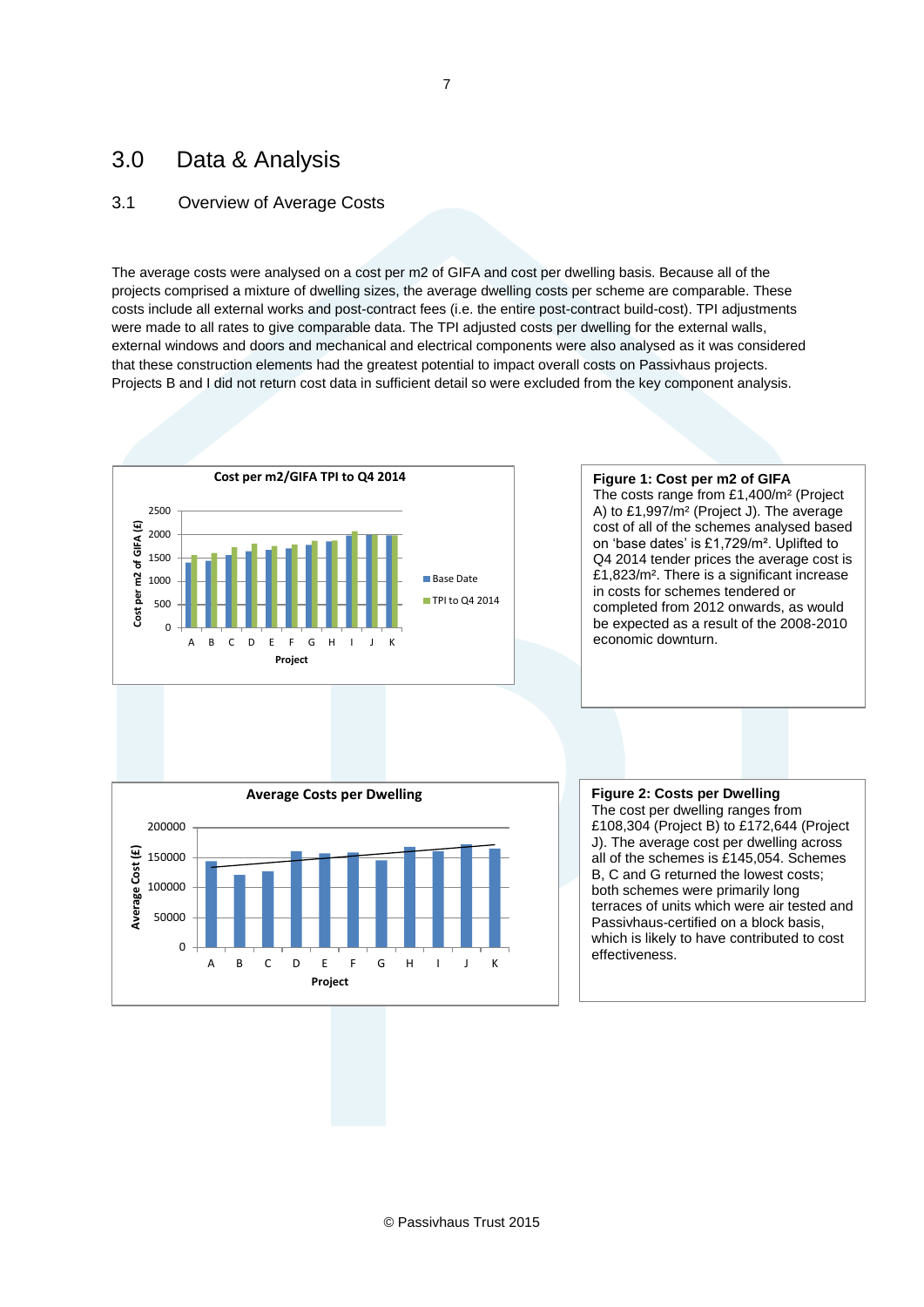# 3.2 Key Trends

## *Timing of Projects*

The primary difference in costs between projects is attributed to the point in time at which they were tendered / constructed. Those schemes which were tendered and completed prior to 2012 (tendered during the economic downturn) achieved a significantly lower cost than those completed and tendered from 2012 onwards, with significant uplifts for recent (2014) schemes. Even when rates are TPI adjusted, the pre-2012 schemes retain significantly lower costs. During this period commercial 'adjustments' in order to secure work were commonplace. For all of these projects, the respondents confirmed that they would not be able to deliver these projects for the same rates again (regardless of TPI), indicating that a loss may have been made.

Projects tendered / on-site from 2014 onwards saw a significant uplift in cost which is likely to be attributed to the rising market; whilst Passivhaus component materials such as triple glazed windows are more readily available than they were during the downturn years, the rising materials and labour market is likely to counteract any savings that would have been realised otherwise.

## *Procurement Structure*

All of the projects analysed were procured via a design and build route. Respondents were asked the level of design detail available at the time of tendering the project in order to determine whether this influenced the costs returned. For those projects where planning stage design was used (current RIBA stage 3), the costs were on average 5% higher than those schemes where the design was further developed prior to tender (current RIBA stage 4 onwards).

#### *Air-tightness Strategy*

Those projects for which air-tightness was measured on a block basis of 3 dwellings or more returned lower overall dwelling costs than those with individual and / or semi-detached dwellings. Terraced dwellings generally generate a lower outturn cost which may be further enhanced by reduced insulation requirements resulting in a larger impact on the cost of Passivhaus construction than other standards.

#### *Orientation*

Dwellings with a predominantly North-South orientation generated lower overall costs for windows and doors compared to those with other orientations. This may be as a result of the optimum solar gain situation being achieved on North-South configurations, reducing the number of windows required; although it could be argued that any savings may be off-set by the requirement for additional solar shading in some circumstances.

#### *Availability of Services*

Those projects where gas was available and used as part of the heating and hot water strategy generated significantly lower M&E costs as opposed to projects where gas was unavailable, with an average reduction of approximately 20%. This may be as a result of contractor risk pricing due to the requirement for potentially more 'complex' M&E strategies.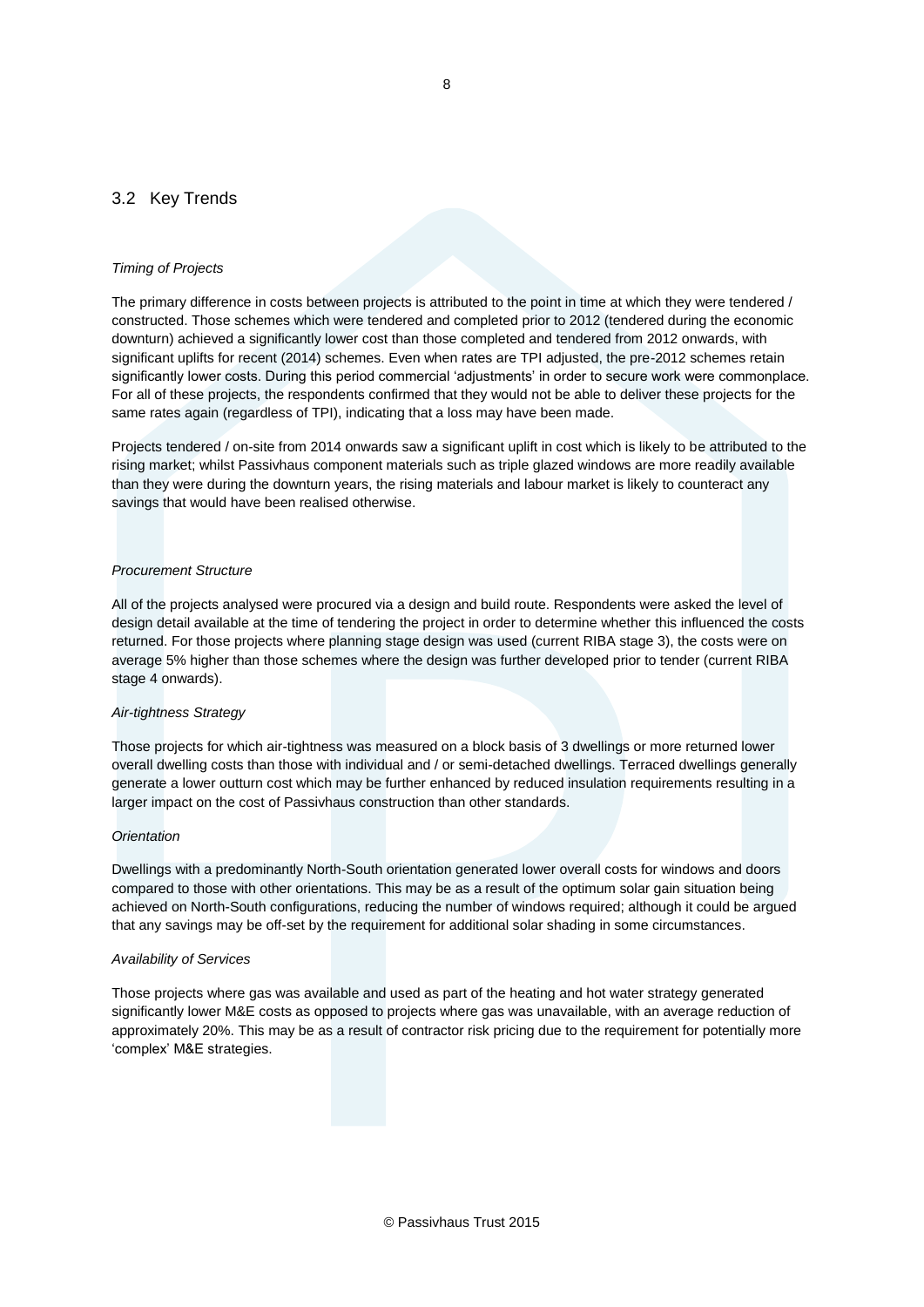## *Overall within the Sector*

**Benchmark Cost Comparisons**

1500 2000 2500

> 20000  $\theta$

> > B

A

 $\mathsf C$ 

D

 $\mathsf{E}$ 

Project

F

G

 $H$ 

The average cost per m2 for the projects analysed was then compared to 50 similarly sized projects completed by AECOM within the UK affordable housing sector in the last three years, to varying standards but primarily Building Regulations / CFSH 3 / CFSH 4.



The average cost is at the high end of other benchmark costs however some CFSH 4 schemes attracted a similar cost and some exceeded the average for Passivhaus. The average sector cost equates to £1,465/m2 GIFA. Based on the projects analysed, the uplift to Passivhaus ranges from 10% on earlier schemes to 23% on more recently tendered projects.

**Figure 3: Sector Comparison**

**Figure 4: Benchmark Cost** 



with a number of CFSH 4 and UK Building Regulations standard projects. The average additional cost per m2 for Passivhaus from CFSH Level 4 equates to £310-£320 or 15- 20%. From Building Regulations standards to Passivhaus the average cost uplift is 20-25% or £450- £500/m2. As would be expected, there is a clear correlation between number of units and cost; the higher the number of units, the lower the cost. This is common across all standards.

## **Figure 5: Average Costs per Dwelling Comparison**

For Passivhaus the average cost per dwelling ranges from £108,304 (Project B) to £172,644 (Project J). The average cost per dwelling across all of the schemes is £145,054 (black line). Compared to benchmark data for UK Building Regulation standard dwellings, at around £105,000 (red line), the uplift is 20-25%. Compared to benchmark data for Code 4 level dwellings, at around £120,000 (orange line), the cost uplift is 15- 20%.



© Passivhaus Trust 2015

 $\mathbf{I}$ 

 $\mathbf{J}$ 

К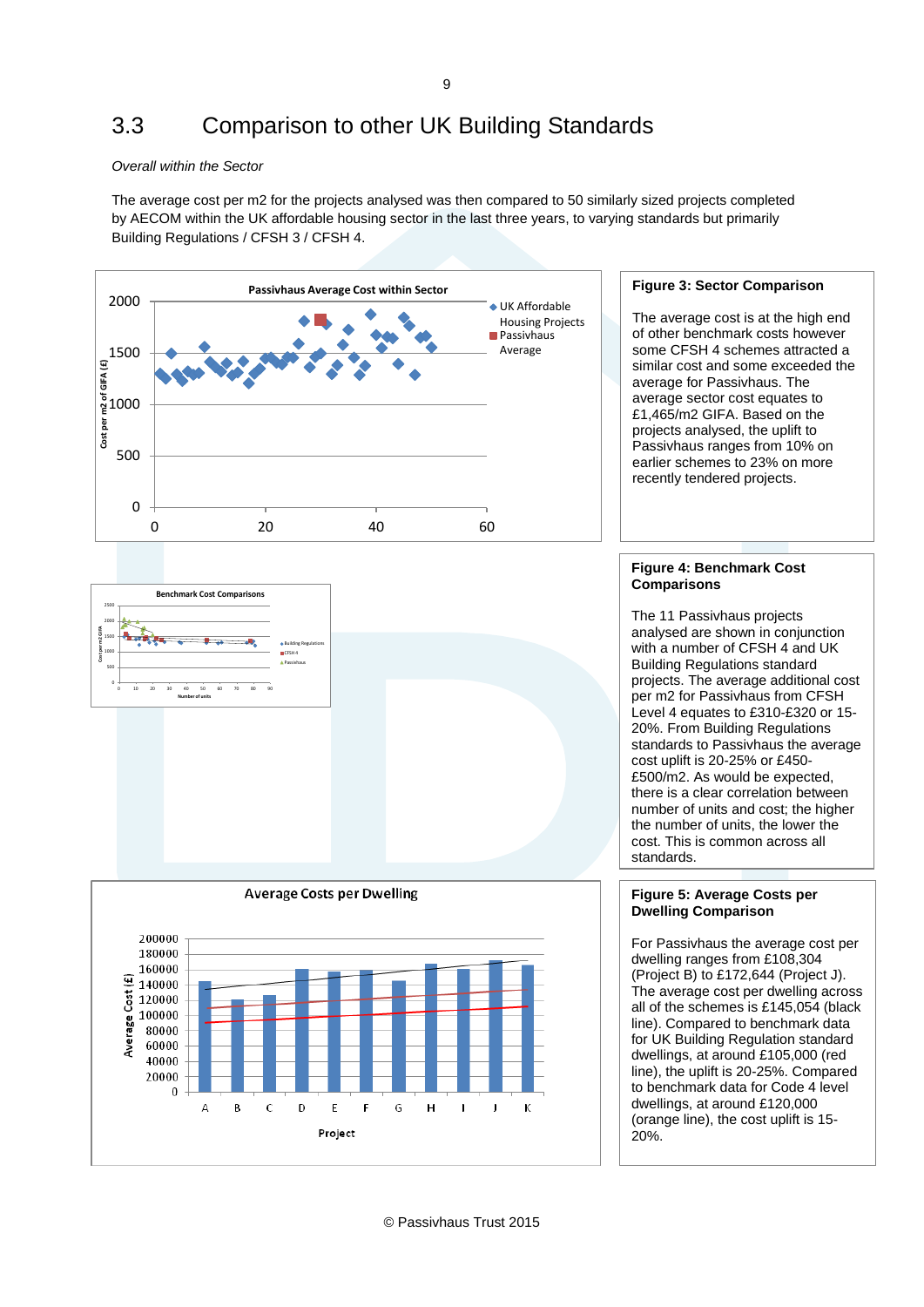To identify the key areas of cost difference, the average Passivhaus and CFSH 4 elemental costs were analysed on a project by project basis. Percentage uplifts are denoted below and are as expected in terms of external walls, windows and doors, M&E installations and preliminaries attracting the highest uplifts. It was not anticipated that internal walls or finishes would attract any differences cost-wise and this may be due to anomalies in data or contractor's pricing in risk across all items on the basis that projects 'carry the Passivhaus badge'.



#### **Figure 6: Passivhaus averages compared to CFSH 4 averages: Building Components**

- Substructures: 8% uplift
- External walls: 15% uplift
- Windows & Doors: 30% uplift
- Internal walls: 13% uplift
- Finishes: 1% decrease
- M&E installations: 7% uplift
- External works : N/A
- Prelims & Fees: 23% uplift

M&E installation uplift costs are lower than was identified within the pilot study (where the uplift was 15%), and do not attract a significant uplift over and above costs associated with CFSH 4 installations. Substructure costs also attract an uplift although not significant and attributed by the majority of respondents to increased insulation levels. The uplift in preliminaries and fees is attributed by respondents to additional design fees, additional airtesting and Passivhaus certification (for fees), and greater attendance on site for preliminaries. One respondent advised that their site manager costs doubled for the project due to time spent ensuring detailing was completed to the required standard and another had appointed additional staff to manage this process. The key uplifted build components are explored further below.